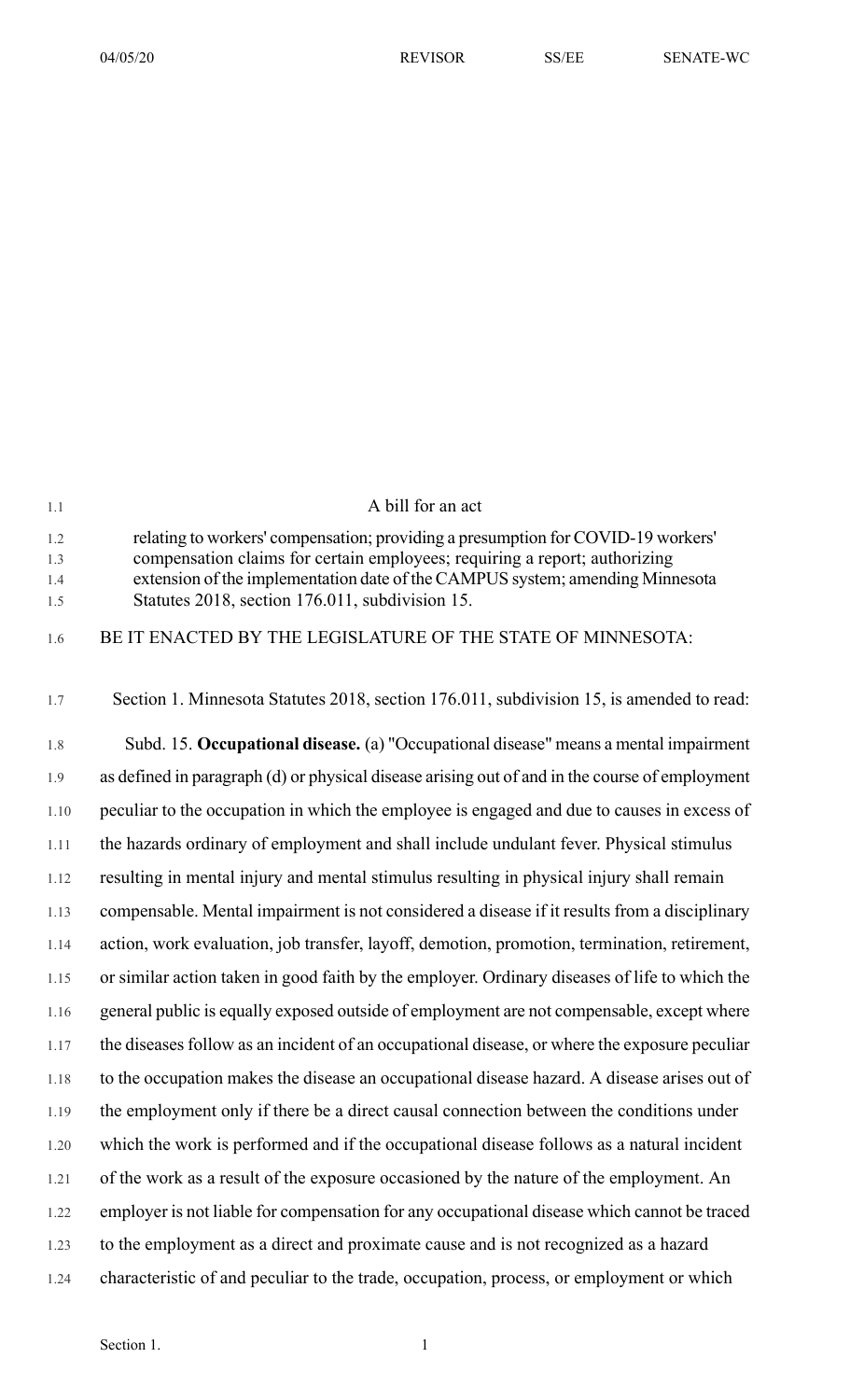2.1 results from a hazard to which the worker would have been equally exposed outside of the 2.2 employment.

2.3 (b) If immediately preceding the date of disablement or death, an employee was employed 2.4 on active duty with an organized fire or police department of any municipality, as a member 2.5 of the Minnesota State Patrol, conservation officer service, state crime bureau, as a forest 2.6 officer by the Department of Natural Resources, state correctional officer, or sheriff or 2.7 full-time deputy sheriff of any county, and the disease is that of myocarditis, coronary 2.8 sclerosis, pneumonia or its sequel, and at the time of employment such employee was given 2.9 a thorough physical examination by a licensed doctor of medicine, and a written report 2.10 thereof has been made and filed with such organized fire or police department, with the 2.11 Minnesota State Patrol, conservation officer service, state crime bureau, Department of 2.12 Natural Resources, Department of Corrections, orsheriff's department of any county, which 2.13 examination and report negatived any evidence of myocarditis, coronary sclerosis, pneumonia 2.14 or its sequel, the disease is presumptively an occupational disease and shall be presumed 2.15 to have been due to the nature of employment. If immediately preceding the date of 2.16 disablement or death, any individual who by nature of their position provides emergency 2.17 medical care, or an employee who was employed as a licensed police officer under section 2.18 626.84, subdivision 1; firefighter; paramedic; state correctional officer; emergency medical 2.19 technician; or licensed nurse providing emergency medical care; and who contracts an 2.20 infectious or communicable disease to which the employee was exposed in the course of 2.21 employment outside of a hospital, then the disease is presumptively an occupational disease 2.22 and shall be presumed to have been due to the nature of employment and the presumption 2.23 may be rebutted by substantial factors brought by the employer or insurer. Any substantial 2.24 factors which shall be used to rebut this presumption and which are known to the employer 2.25 or insurer at the time of the denial of liability shall be communicated to the employee on 2.26 the denial of liability.

2.27 (c) A firefighter on active duty with an organized fire department who is unable to 2.28 perform duties in the department by reason of a disabling cancer of a type caused by exposure 2.29 to heat, radiation, or a known or suspected carcinogen, as defined by the International 2.30 Agency for Research on Cancer, and the carcinogen is reasonably linked to the disabling 2.31 cancer, is presumed to have an occupational disease under paragraph (a). If a firefighter 2.32 who enters the service after August 1, 1988, is examined by a physician prior to being hired 2.33 and the examination discloses the existence of a cancer of a type described in this paragraph, 2.34 the firefighter is not entitled to the presumption unless a subsequent medical determination 2.35 is made that the firefighter no longer has the cancer.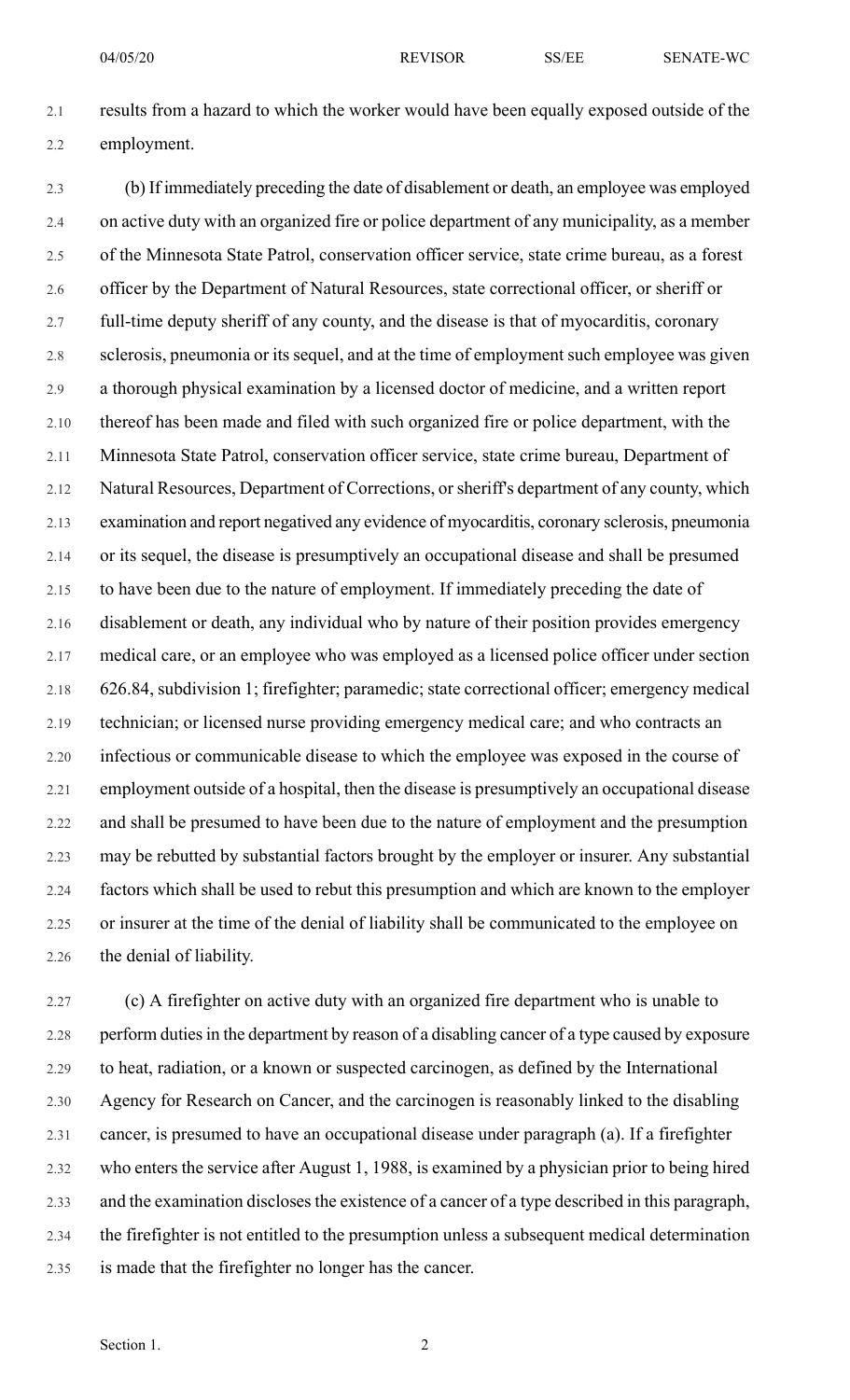3.1 (d) For the purposes of this chapter, "mental impairment" means a diagnosis of 3.2 post-traumatic stress disorder by a licensed psychiatrist or psychologist. For the purposes 3.3 of this chapter, "post-traumatic stress disorder" meansthe condition as described in the most 3.4 recently published edition of the Diagnostic and Statistical Manual of Mental Disorders by 3.5 the American Psychiatric Association. For purposes of section 79.34, subdivision 2, one or 3.6 more compensable mental impairment claims arising out of a single event or occurrence 3.7 shall constitute a single loss occurrence.

3.8 (e) If, preceding the date of disablement or death, an employee who was employed on 3.9 active duty as: a licensed police officer; a firefighter; a paramedic; an emergency medical 3.10 technician; a licensed nurse employed to provide emergency medical services outside of a 3.11 medical facility; a public safety dispatcher; an officer employed by the state or a political 3.12 subdivision at a corrections, detention, or secure treatment facility; a sheriff or full-time 3.13 deputy sheriff of any county; or a member of the Minnesota State Patrol is diagnosed with 3.14 a mental impairment as defined in paragraph (d), and had not been diagnosed with the mental 3.15 impairment previously, then the mental impairment is presumptively an occupational disease 3.16 and shall be presumed to have been due to the nature of employment. This presumption 3.17 may be rebutted by substantial factors brought by the employer or insurer. Any substantial 3.18 factors that are used to rebut this presumption and that are known to the employer or insurer 3.19 at the time of the denial of liability shall be communicated to the employee on the denial 3.20 of liability. The mental impairment is not considered an occupational disease if it results 3.21 from a disciplinary action, work evaluation, job transfer, layoff, demotion, promotion, 3.22 termination, retirement, or similar action taken in good faith by the employer.

3.23 (f) Notwithstanding paragraph (a) and the rebuttable presumption for infectious or 3.24 communicable diseasesin paragraph (b), an employee who contracts COVID-19 is presumed 3.25 to have an occupational disease arising out of and in the course of employment if the 3.26 employee satisfies the requirements of clauses (1) and (2).

3.27 (1) The employee was employed as a licensed peace officer under section 626.84, 3.28 subdivision 1; firefighter; paramedic; nurse or health care worker, correctional officer, or 3.29 security counselor employed by the state or a political subdivision at a corrections, detention, 3.30 or secure treatment facility; emergency medical technician; a health care provider, nurse, 3.31 or assistive employee employed in a health care, home care, or long-term care setting, with 3.32 direct COVID-19 patient care or ancillary work in COVID-19 patient units; and workers 3.33 required to provide child care to first responders and health care workers under Executive 3.34 Order 20-02 and Executive Order 20-19.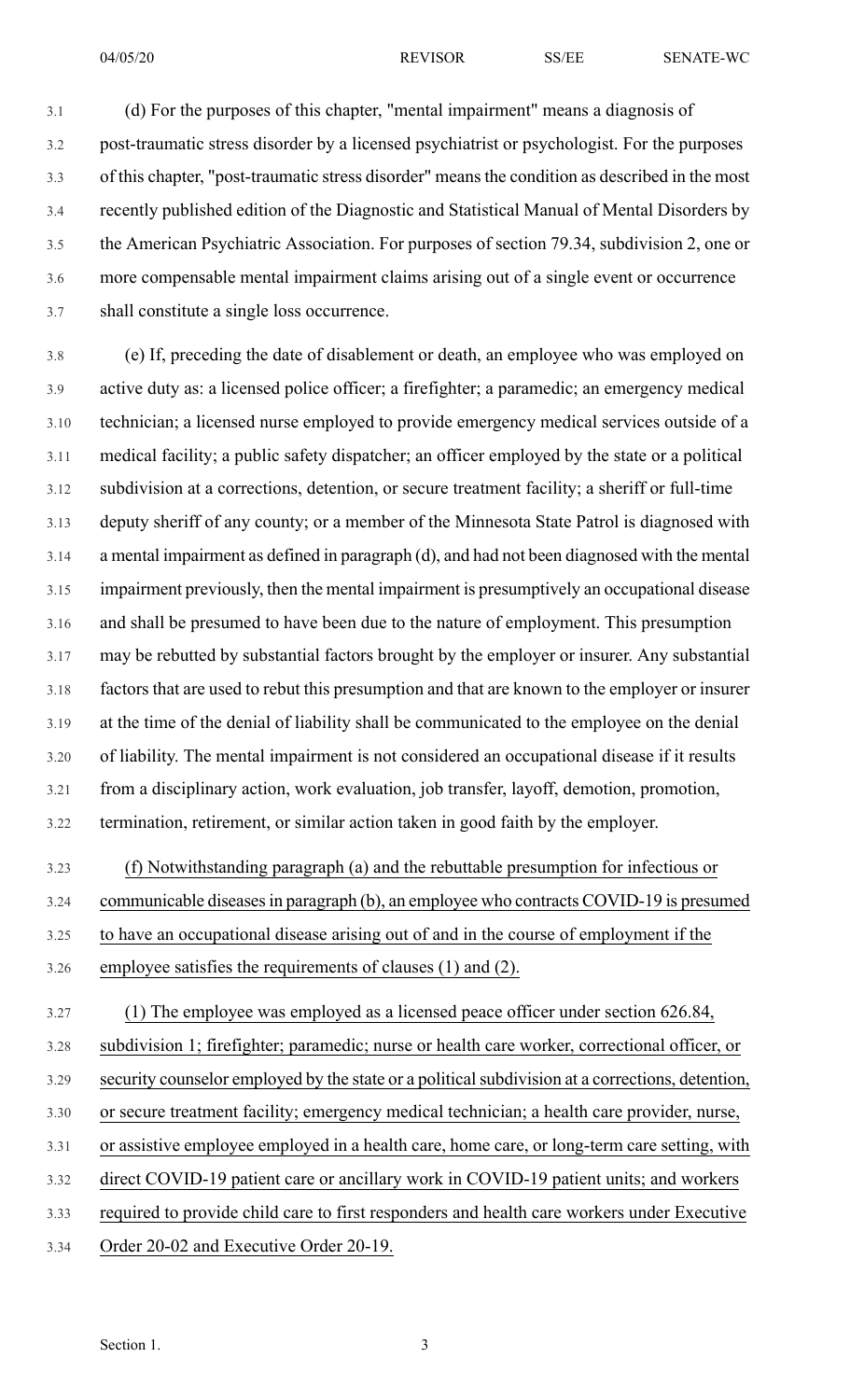| 4.1  | (2) The employee's contraction of COVID-19 must be confirmed by a positive laboratory         |
|------|-----------------------------------------------------------------------------------------------|
| 4.2  | test or, if a laboratory test was not available for the employee, as diagnosed and documented |
| 4.3  | by the employee's licensed physician, licensed physician's assistant, or licensed advanced    |
| 4.4  | practice registered nurse (APRN), based on the employee's symptoms. A copy of the positive    |
| 4.5  | laboratory test or the written documentation of the physician's, physician assistant's, or    |
| 4.6  | APRN's diagnosis shall be provided to the employer or insurer.                                |
| 4.7  | $(3)$ Once the employee has satisfied the requirements of clauses $(1)$ and $(2)$ , the       |
| 4.8  | presumption shall only be rebutted if the employer or insurer shows the employment was        |
| 4.9  | not a direct cause of the disease. A denial of liability under this paragraph must meet the   |
| 4.10 | requirements for a denial under section 176.221, subdivision 1.                               |
| 4.11 | (4) The date of injury for an employee who has contracted COVID-19 under this                 |
| 4.12 | paragraph shall be the date that the employee was unable to work due to a diagnosis of        |
| 4.13 | COVID-19, or due to symptoms that were later diagnosed as COVID-19, whichever occurred        |
| 4.14 | first.                                                                                        |
| 4.15 | (5) An employee who has contracted COVID-19 but who is not entitled to the                    |
| 4.16 | presumption under this paragraph is not precluded from claiming an occupational disease       |
| 4.17 | as provided in other paragraphs of this subdivision or from claiming a personal injury under  |
| 4.18 | subdivision 16.                                                                               |
| 4.19 | (6) The commissioner shall provide a detailed report on COVID-19 workers'                     |
| 4.20 | compensation claims under this paragraph to the Workers' Compensation Advisory Council,       |
| 4.21 | and chairs and ranking minority members of the house of representatives and senate            |
| 4.22 | committees with jurisdiction over workers' compensation, by January 15, 2021.                 |
| 4.23 | <b>EFFECTIVE DATE.</b> This section is effective for employees who contract COVID-19          |
| 4.24 | on or after the day following final enactment. Paragraph (f) sunsets on May 1, 2021.          |
| 4.25 | Sec. 2. COMMISSIONER AUTHORITY TO EXTEND CAMPUS                                               |
|      | <b>IMPLEMENTATION DATE.</b>                                                                   |
| 4.26 |                                                                                               |
| 4.27 | The commissioner of labor and industry is authorized to extend the implementation date        |
| 4.28 | of the CAMPUS system established under Minnesota Statutes, chapter 176, beyond August         |
| 4.29 | 31, 2020, if the commissioner determines that implementation should be delayed due to         |
| 4.30 | COVID-19. To extend the implementation date, the commissioner must publish notice of          |
| 4.31 | the delay and the new anticipated implementation date in the State Register, and must         |
| 4.32 | provide the notice to persons who would be required to create a CAMPUS account under          |
| 4.33 | Minnesota Statutes, section 176.2612, subdivision 3, or to associations or organizations that |